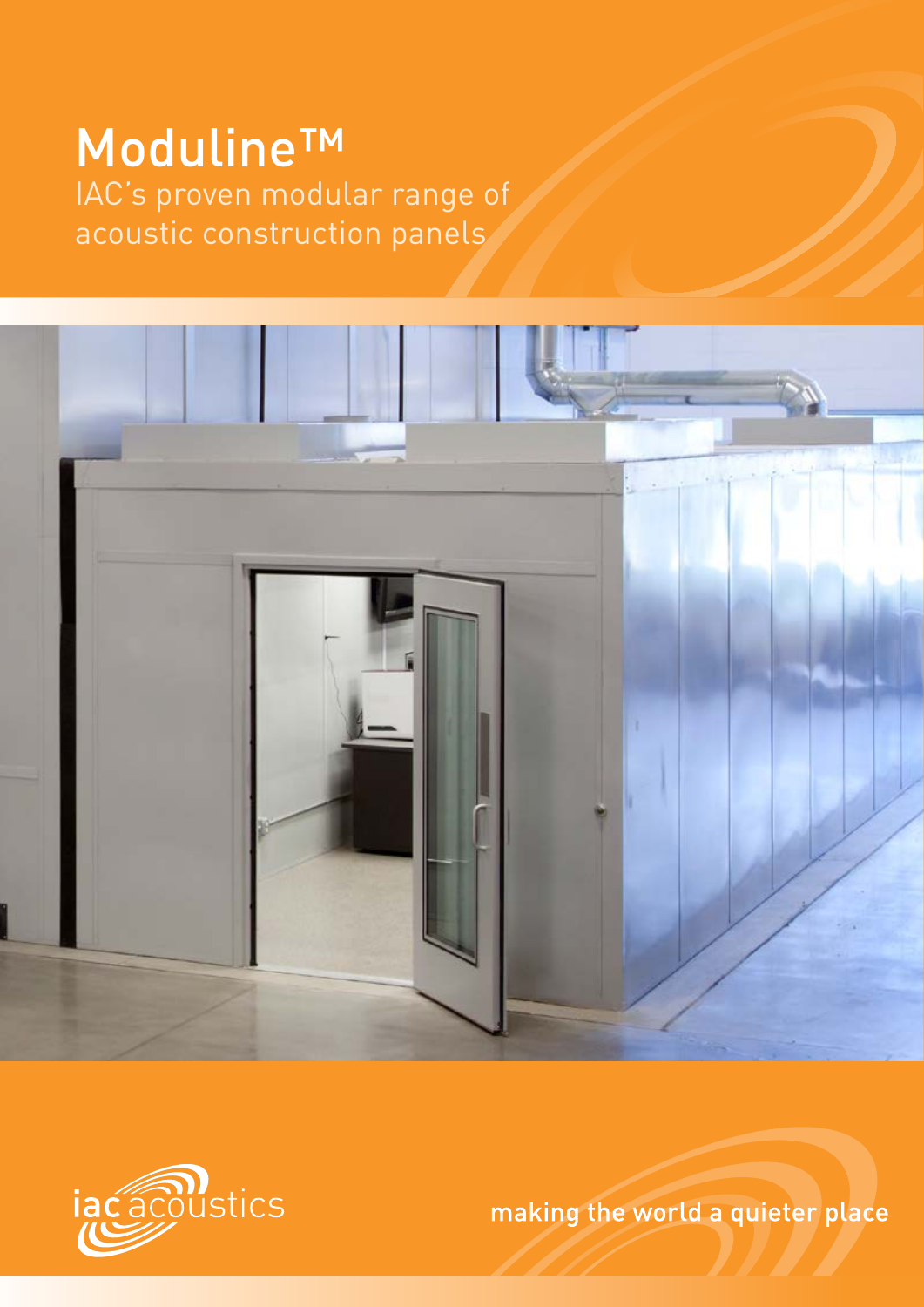**Moduline™ is a system of field proven and laboratory-tested modular components** ideally suited for the construction of a large variety of acoustically treated spaces from simple offices to complex multi-storey structures.

All basic components – including wall and roof panels, doors, windows and built-in silenced ventilation systems – integrate readily with each other to form a versatile, building block system which saves cost, weight and space.

# **Moduline™**

Several factors must be considered for the control of the acoustical environment in any building: noise propagation and flanking paths; transmission loss characteristics of walls, ceilings and floors; compatibility of windows and doors; the noise control of HVAC systems; hardware and trim.

Other considerations include the fire ratings, aesthetics, structural integrity and the ability to meet specifications at minimum cost. Moduline's complete range of preengineered components and IAC full service capabilities ensure that the architect and engineer can lay out a building for maximum efficiency and economy while fully protecting against noise and/or fire.



#### **ATTRACTIVE APPREARANCE**

Available in a variety of colours and finishes, Moduline components can be provided in primed or un-primed galvanised steel, finish painted, or coated with vinyl or fluoropolymer films for superior wear resistance in a range of architectural colours and gloss levels.

#### **FIRE AND BLAST RATINGS**

Optional fire Noise-Lock ® panels and doors and certified for both 60 and 90 minute ratings. Moduline structures and doors can also be provided to withstand 6895N/m² blast load. All doors remain operable after blast.

#### **LARGE SIZES OR SPECIAL DESIGNS**

Moduline walls have been built to heights of over 12m. with standard and special doors, windows, wind pressure relief devices and other components. For unusual applications, the IAC engineering and R&D team is available to develop and test custom designs and hardware.

#### **WEIGHT AND SPACE SAVINGS**

Moduline walls are only 102mm thick, yet provide the sound conditioning required with as little as 1/3 of the weight of 152mm acoustic block. Moduline therefore means savings in foundation costs and less space for walls results in in more space for the user. Ideal for existing buildings which may have floor loading limitations.

#### **BARRIER-FREE ACCESS**

Single or double leaf Noise-Lock ® doors are acoustically compatible with Moduline wall panels. Choice of manual or automatic sliding doors. Optional access plugs, quickly removable panels or moveable Trackwall™ panel systems offer additional accessibility.

Moduline doors are provided complete with standard architectural hardware as specified, including power operated sliding door mechanisms, magnetic seals, astragals and camlift hinges for swinging doors, pressure tested strikes and latches for blast doors, and certified componenets for fire-rated doors.

#### **FULL VISIBILITY**

Double glazed Noise-Lock ® windows stop the noise, but not the view. Windows can be incorporated into any Moduline panel, door or conventional wall.

#### **COST SAVINGS**

Moduline structures are competitively priced and designed to meet a wide range of performance requirements.

**3**

3

**sound absorptive insulation**

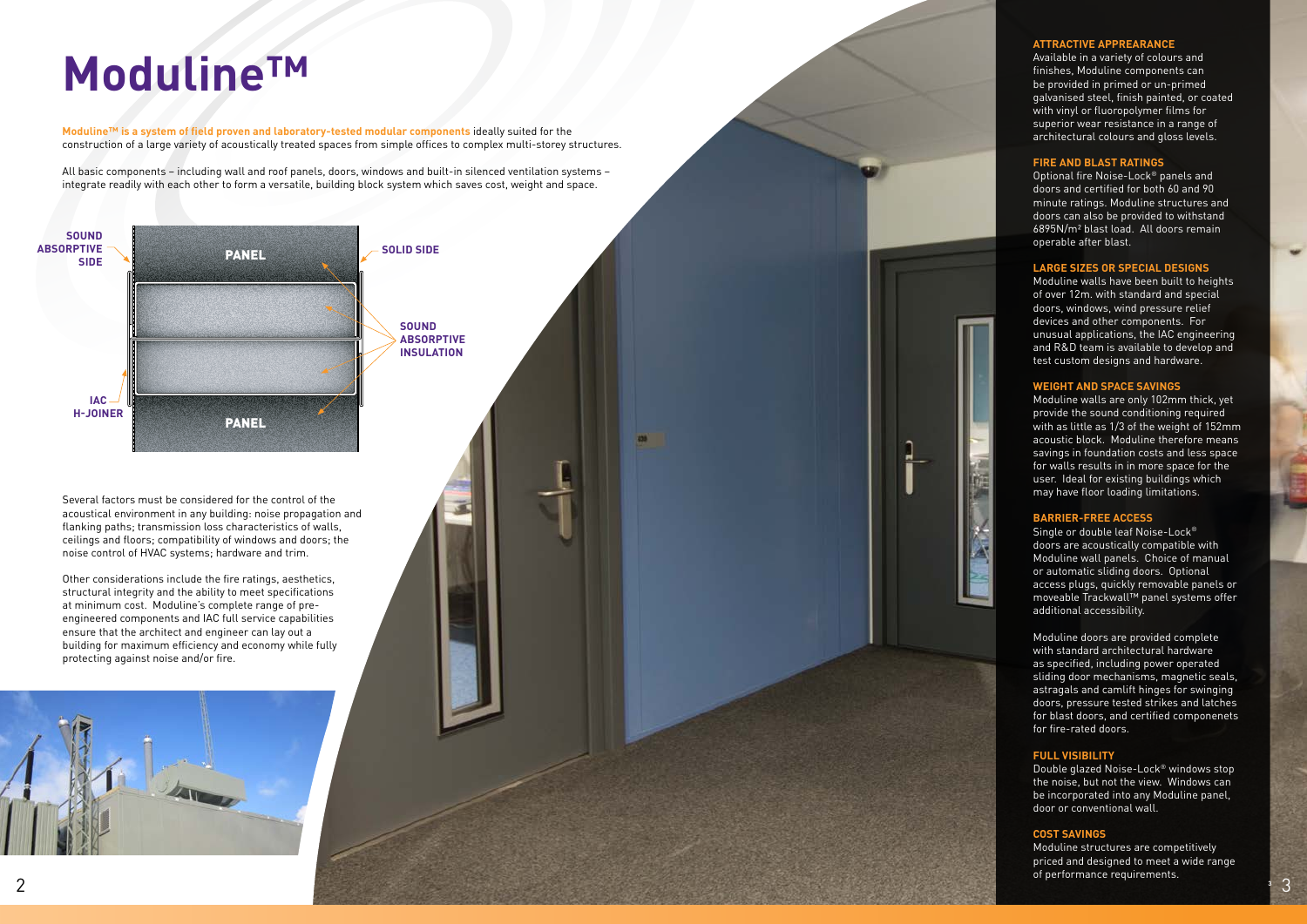$\bullet$ Panel - inner surface typically 1<br>2<br>3<br>4<br>5<br>6<br>7<br>8<br>9 perforated  $\bullet$ Roof apron 3 Corner joiner  $\bullet$ IAC Noise-Lock ® acoustic window 6 IAC 'H' panel joiner O Isolation rail  $\bullet$ Floor panel 8 IAC Noise-Lock ® acoustic door  $\bullet$ Floor channel **10** Roof channel

#### **A proven, cost effective method for creating acoustic structures, barriers and panels.**

Moduline™ is a range of high-performance acoustic panel systems from which IAC has successfully created complete acoustic structures and walls for over 60 years. Features Include:

- **•** Guaranteed acoustic performance
- **•** Combined Sound Transmission Loss (STL) and sound absorption
- **•** Doors / windows and ventilation systems readily incorporated
- **•** Simple, rapid assembly
- **•** Strong, durable construction
- **•** Fire resistant
- **•** Full demountability

- Straight walls / barriers
- Partial enclosures / shields
- Access control, including doors, windows and hatches
- Complete enclosures including acoustic roofs and isolated / floating floors
- **•** Silent ventilation packages for all types of enclosure from personnel shelters to power generation plant rooms

For each individual project, it is possible to select a panel design which has the required sound transmission loss (STL) and sound absorption ratings. These ratings, amongst other details can be seen opposite.

The flexibility of Moduline™ panels means that the following types of noise control solutions can be configured:







5

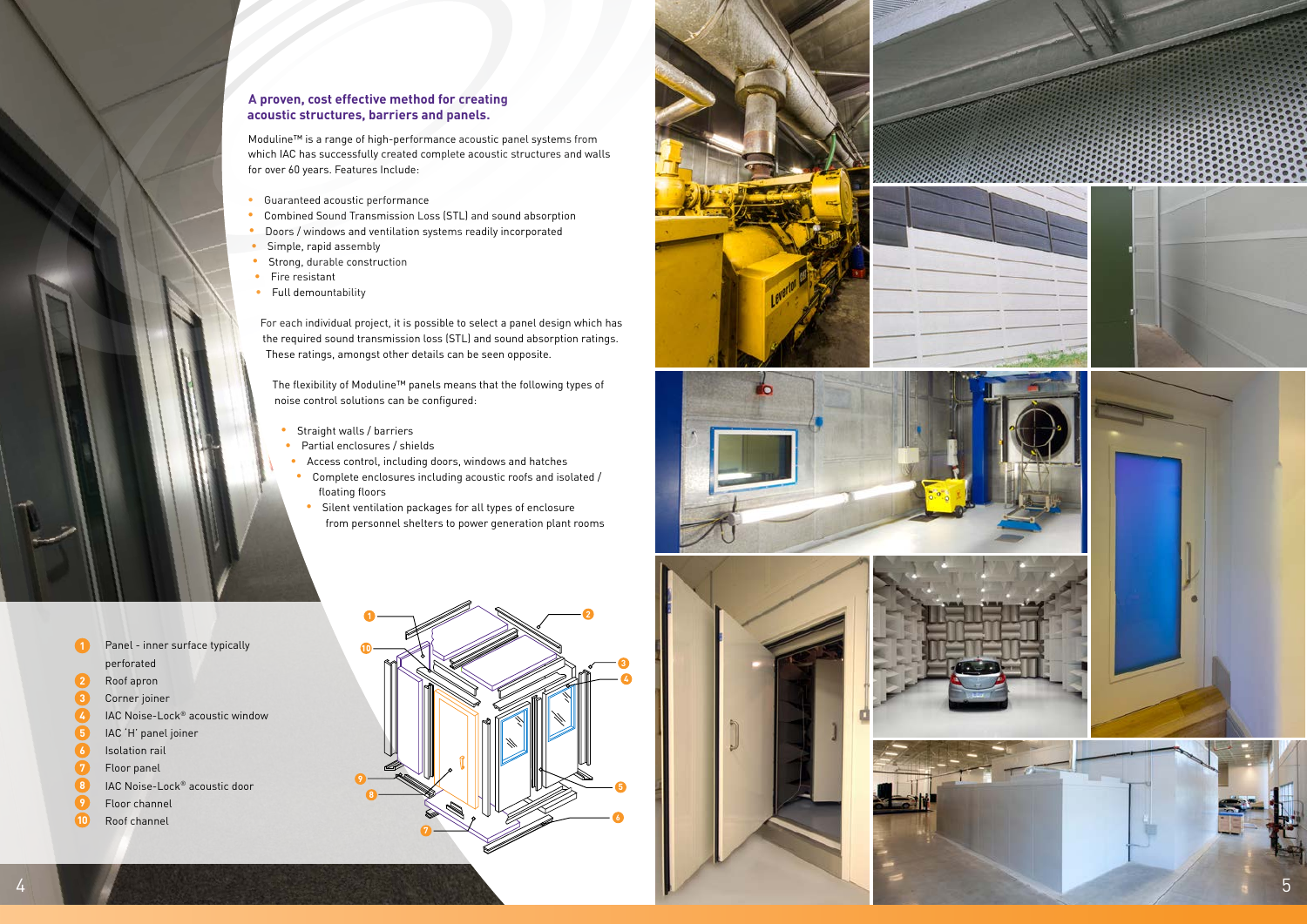#### **Moduline Specifications**

This specification covers the requirements for a building structure consisting of IAC Moduline panels and components as shown on the drawings and as manufactured by IAC Acoustics.

Moduline panels and doors are rated for sound transmission loss and sound-absorption coefficients in AIS's Aero-Acoustic laboratory in accordance with applicable potions of ASTM Specifications E90, E413 and C423.

Noise reduction ratings of typical Moduline enclosures range between 34dB and 71dB in the speech interference frequency (500, 1000 and 2000Hz) octave bands.

#### **Panel Construction and Design**

- 1. Wall, ceiling and floor panels shall be in 102mm thick and fabricated of steel face sheets, framing members and internal reinforcements welded and riveted together to form a rugged metal-sheathed panel. Each panel shall be damped and filled with sound retardant and absorbing materials that are inert, mildew resistant, vermin proof, hydrophobic and incombustible.
- 2. Connecting panel joiners for stationary panels shall be fabricated on one length of roll formed steel designed and sized to prevent noise leakage while acoustically and structurally joining the panels. Steel hardware and trim shall be provided as necessary.
- 3. Fire-rated panels shall bear a label with Listing Mark of Underwriters Laboratory (UL) certifying that construction has been fire rated for 90 minutes with fire facing sound absorptive surfaces and for 60 minutes with fire facing non absorption surfaces.
- glass separated by an air space containing desiccant to prevent fogging and framed in acoustically tight rubber seals that provide vibration isolated suspension from the panel structure.
- 5. Demountability. The structure shall be designed to permit disassembly without deformation or damage to components. Reassembly shall be accomplished without loss of acoustic or structural integrity and without requiring any replacement parts.

- 1. Door leaves shall be a minimum of 64mm thick and fabricated of steel face sheets and internal reinforcements. Face sheets shall be attached or structurally joined only at perimeter. Leaves shall be designed and filled with sound retardant and absorptive materials that are inert, mildew resistant vermin proof , hydrophobic and incombustible.
- concealed fasteners.
- 3. Acoustic Seals Sides and head of door and frame shall include a minimum of two sets of self-aligning, magnetic compression seals. In closed position, an acoustic labyrinth shall be created and the door held in place by magnetic force of perimeter seals at head and jambs. Bottom of door leaf shall contain continuous seal, active by gravity action of cam hinge, that compresses against floor as door is closed. Raised sills and threshold drop seals will not be permitted.
- 4. Hardware Two IAC cam-lift butt type hinges, shall be supplied with each door leaf. Manufacturer shall provide test data showing that hinges of identical design have been cycled a minimum of 125,000 times while supporting a door leaf weighing at least 159kg.
- 5. Fire rating and blast-pressure rating (optional) Fire rated door and frame assemblies shall be furnished UL label for clear opening up to 3660x3660mm. Larger sizes shall be furnished with UL Certification Report. Fire rated doors shall utilize IAC fire-resistant compression mechanisms. Blast rated doors, when specified, shall withstand a static pressure of 1psi (6895N/m<sup>2</sup>) and remain operable after blast.

#### **Noise-Lock® Doors**



#### **Acoustic Performance**

Manufacturer shall furnish certified sound-transmission-loss and sound-absorption test data, per the schedule and taken in an acoustical laboratory with a reverberation room of at least 283m<sup>3</sup> volume and satisfying applicable portion of ASTM Specifications E90, C423 and E413 (inert transmission loss and sound absorption requirements).

#### **Warranty**

Acoustic panels and components shall be guaranteed against defects in workmanship and materials for one year from date of shipment.

IAC Acoustics is the foremost designer and manufacturer of noise control equipment and has been so engaged exclusively since 1949. Thousands of IAC Acoustics' systems are in use throughout the world. Most likely we have standard products or previously worked out solutions for your requirements. If not, our engineering and R&D departments have a proven record of solving special problems.

4. Windows shall be installed in panels and shall consist of two independently supported layers of 4.8mm safety

2. Frames - Shall be welded steel construction. For renovation applications, optional split frame design shall have

#### **Various Panel Configurations**

| <b>CONFIGURATION</b>                                     |                                                                            |                                                                                                                      |       |  |  |  |  |  |  |
|----------------------------------------------------------|----------------------------------------------------------------------------|----------------------------------------------------------------------------------------------------------------------|-------|--|--|--|--|--|--|
| <b>PHYSICAL &amp; ACOUSTIC</b><br><b>CHARACTERISTICS</b> | <b>ONE ABSORPTIVE &amp; ONE</b><br><b>SOLID SIDE</b><br><b>RW 40 TO XX</b> | <b>UNBACKED</b><br><b>ABSORPTIVE PANEL</b><br><b>NRC 0.95</b>                                                        |       |  |  |  |  |  |  |
| <b>STANDARD MODULINE</b><br><b>PANELS</b>                | NOISE-LOCK II<br>NOISE-LOCK IV<br><b>NOISHIELD REGULAR</b>                 | VARITONE                                                                                                             |       |  |  |  |  |  |  |
| <b>STANDARD THICKNESS</b>                                |                                                                            | 102mm                                                                                                                | 51mm  |  |  |  |  |  |  |
| <b>MAX. PANEL WIDTH</b>                                  |                                                                            | 360mm                                                                                                                | 450mm |  |  |  |  |  |  |
| <b>MAX. PANEL HEIGHT</b>                                 | 3660mm<br>3660mm                                                           |                                                                                                                      |       |  |  |  |  |  |  |
| <b>THERMAL INSULATION</b>                                |                                                                            | SOUND ABSORPTIVE INFILL DOUBLES AS THERMAL INSULATOR U = $0.4$ W/m <sup>2</sup> /°C (0.07 Btu/hr/ft <sup>2</sup> °F) |       |  |  |  |  |  |  |

#### **Sound Transmission Loss**

| <b>OCTAVE BAND, Hz</b> | 63             | 125 | 250 | 500 | 1 <sub>k</sub> | 2k | 4k | 8k                       | <b>Rw</b> | <b>MASS</b><br>$\left[\frac{kg}{m^2}\right]$ |
|------------------------|----------------|-----|-----|-----|----------------|----|----|--------------------------|-----------|----------------------------------------------|
| NOISHIELD REGULAR      | 20             | 21  | 27  | 38  | 48             | 58 | 67 | 66                       | 40        | 30.4                                         |
| NOISHIELD HARD         | 22             | 33  | 45  | 52  | 58             | 68 | 75 | 65                       | 55        | 35.7                                         |
| NOISE-LOCK II          | 27             | 30  | 32  | 41  | 50             | 59 | 67 | 71                       | 45        | 45.9                                         |
| NOISE-LOCK II HARD     | 24             | 40  | 50  | 57  | 65             | 73 | 80 | 78                       | 22        | 51.2                                         |
| NOISE-LOCK III         | 19             | 33  | 52  | 65  | 77             | 80 | 80 | 73                       | 57        | 61.7                                         |
| NOISE-LOCK IV          | $\overline{a}$ | 25  | 31  | 43  | 52             | 64 | 74 | $\overline{\phantom{0}}$ | 44        | 38.1                                         |
| NOISE-LOCK V           | 17             | 29  | 45  | 53  | 58             | 63 | 64 | 60                       | 53        | 56.7                                         |

#### **Sound Absorption Coefficients**

| <b>OCTAVE BAND, Hz</b> |                     | 63 125 250 500 1k                       |  |                                    | 2k | 4k | - 8k | NRC* |
|------------------------|---------------------|-----------------------------------------|--|------------------------------------|----|----|------|------|
|                        |                     |                                         |  |                                    |    |    |      | 0.95 |
| NOISE-LOCK II          |                     | 0.94 1.00 1.00 1.00 1.00 1.00 1.00 1.00 |  |                                    |    |    |      | 0.95 |
| NOISE-LOCK III         | $\omega_{\rm{max}}$ |                                         |  | 0.49 0.37 0.83 0.96 0.99 1.00 1.00 |    |    |      | 0.80 |
| NOISE-LOCK IV          | $\omega_{\rm{max}}$ |                                         |  | 0.49 0.37 0.83 0.96 0.99 1.00 1.00 |    |    |      | 0.80 |
| NOISE-LOCK V           |                     | 0.94 1.00 1.00 1.00 1.00 1.00 1.00 1.00 |  |                                    |    |    |      | 0.95 |
| VARITONE (50mm)        |                     | $-$ 0.35 0.65 1.20 1.21 1.07 0.92       |  |                                    |    |    |      | 1.00 |
| VARITONE (100mm)       |                     | $-$ 0.97 1.39 1.34 1.29 1.19 1.01       |  |                                    |    |    | - 4  | 1.30 |
|                        |                     |                                         |  |                                    |    |    |      |      |

#### **Moduline transmission loss / Weight**

| <b>CONSTRUCTION</b>                                   | <b>THICKNESS</b><br>[mm] | <b>MASS</b><br>$\left[\frac{kg}{m^2}\right]$ | <b>Rw</b> |
|-------------------------------------------------------|--------------------------|----------------------------------------------|-----------|
| PLASTER / GYPSUM                                      | 102                      | 70                                           | 39        |
| <b>NOISHIELD REGULAR</b>                              | 102                      | 30.4                                         | 40        |
| <b>HOLLOW MANSONRY BLOCK.</b><br>PLASTERED BOTH SIDES | 175                      | 156                                          | 45        |
| <b>NOISE-LOCK IV</b>                                  | 102                      | 38.1                                         | 44        |
| <b>NOISE-LOCK II</b>                                  | 102                      | 45.9                                         | 45        |
| SOLID CONCRETE, PAINTED                               | 300                      | 732                                          | 53        |
| <b>NOISHIELD HARD</b>                                 | 102                      | 35.7                                         | 55        |
| <b>NOISE-LOCK III</b>                                 | 102                      | 61.7                                         | 57        |
| <b>NOISE-LOCK II HARD</b>                             | 102                      | 51.2                                         | ??        |

#### **Moduline Sound Absorption vs. Other construction materials**

\* NRC stands for Noise Reduction Coefficient and is the average of the 250, 500, 1000 and 2000Hz coefficients. It is a single number indicator of relative absorption values. Coefficients greater than 1.0 result from diffraction effects associated with limited sample size (ASTM C423-90a - 6.69m2 ). For most applications, a maximum coefficient of 0.95 is recommended for noise reduction calculations.